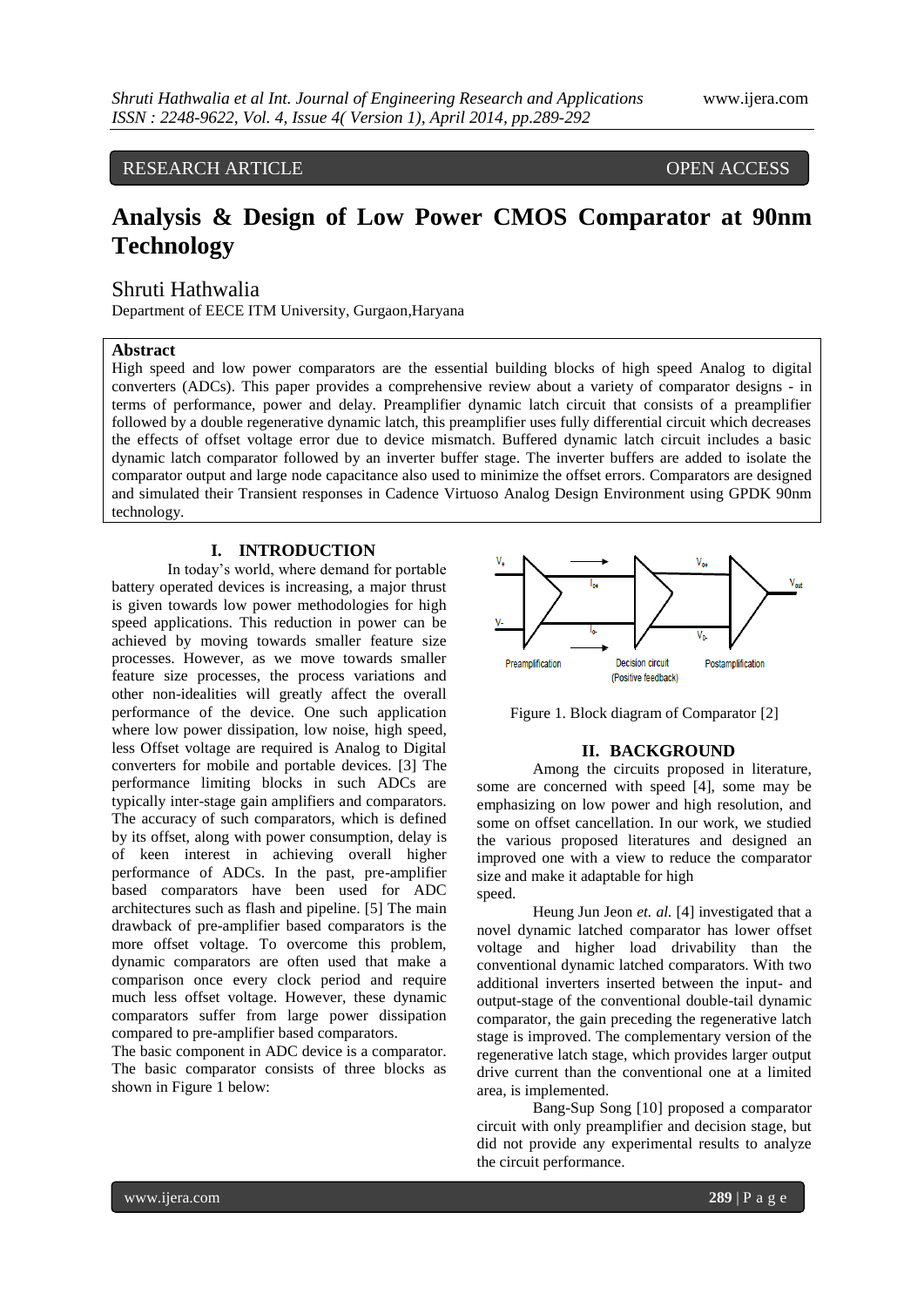Amalan Nag [11] proposed a comparator with 200 MHz speed and with offset cancellation. We had taken his idea and continued our project by focusing on the speed of the circuit.

# **III. CIRCUIT DESCRIPTION**

## **A. Conventional Three stage CMOS Comparator i. Pre-amplification : [5]**

For the preamplifier stage, the circuit is as shown in Figure 2. The circuit is a differential amplifier with active loads. The size of M1 and M2 are set by considering the differential amplifier's transconductance and the input capacitance. The transconductance sets the gain of the stages, while the input capacitance of the comparator is determined by the size M1 and M2. We have concentrated on speed in this design, and hence no high impedance nodes are used in the circuit, other than the input and output nodes.



Figure 2. Pre-Amplifier [3]

#### **ii. Decision Circuit: [2]**

The decision circuit is the heart of the comparator and it should be capable of discriminating signals around 10 mV. The circuit used in our design is shown in Figure 3. The circuit uses positive feedback from the cross gate connection of M6 and M7 to increase the gain of the decision element.



Figure 3. Decision Circuit [3]

## **iii. Output Buffer:[3]**

The final component in our comparator design is the output buffer or post-amplifier, which is shown in Figure 4. The main purpose of the output buffer is to convert the output of the decision circuit

into a logic signal i.e. either a 0(-VDD) or 1(VDD). The output buffer should accept a differential input signal and not have slew rate limitations. The output buffer used in conventional comparator design is shown in Figure 4. This is a self biasing differential amplifier. An inverter was added at the output of the amplifier as an additional gain stage, to isolate any load capacitance from the self biasing differential amplifier.



Figure 4. Post-Amplifier/Output-Buffer / Load [3]



Figure 5. Preamplifier based comparator [3]

## **B. Preamplifier dynamic latch comparator:**

Fig. 6 shows the dynamic latch comparator with preamplifier when the clock signal en goes high the comparator enters the reset phase. The comparator is resetting through the shorted transistor M13 between the two cross coupled inverters. When en goes low the circuit enters the comparison phase. Transistor M8 is connected to the voltage supply and M4 is connected to ground. The transmission close and the comparator enter the regenerative phase.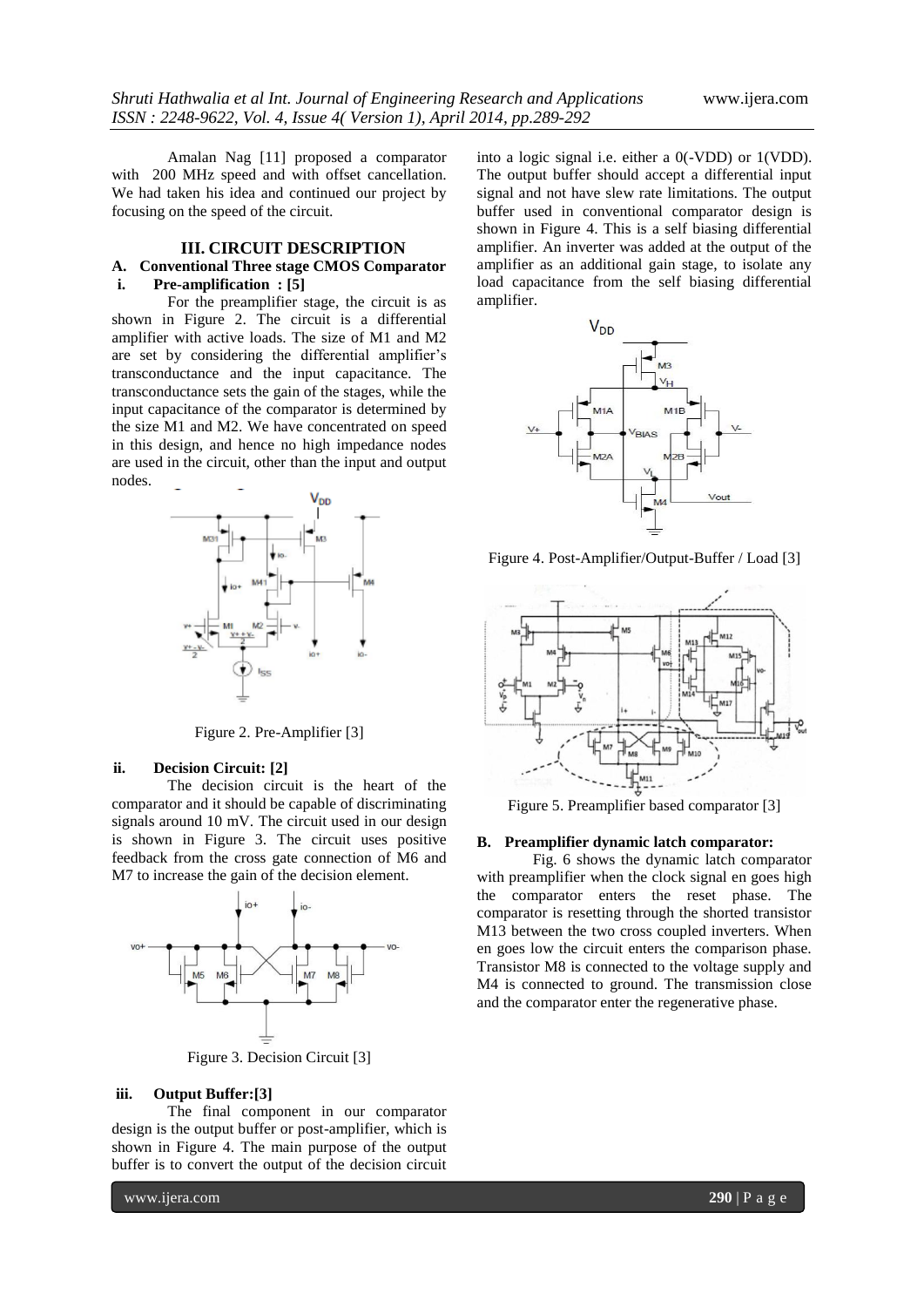

Figure 6. Preamplifier dynamic latch comparator [12]

## **C. Dynamic Latch Comparator With Inverter Buffer:**

The schematic of the dynamic latch comparator [3] is shown in Figure 7.The transistors MI, M9 and M2, M7 form the pair of inverters and their outputs are connected to the inputs of the other. When the latch signal Lth is low and the transistors M5 and M8 are off MI, M2 are separated from M9 and M7 and the output node is pre charged to digital "1" by the transistors M3 and M4 when the latch signal Lth IS high. The transistors M5 and M8 are on and the drain voltages of MI and M2 start dropping from the positive rail. If the input is larger than the reference, the voltage at drain of MI will drop faster than the output node. When the input reaches vddvth, M2 starts turning on and triggers the regenerative feedback.

The major drawback of the dynamic latch comparator is the offset error caused by transistor mismatch [6] and unbalanced charge residues [8]. The basic principle of a dynamic latch comparator comes from its positive feedback that triggers the regenerative action. This operation becomes quite slow when the voltage is in the small signal range and a large capacitive load at the output will greatly degrade the speed.

In Figure 7 inverter buffers [9] are added to isolate the comparator output and the large load capacitance. The function of the switches used between the pair of inverters of buffers IS to connect and disconnect the buffer output. The inverter buffers

are used to minimize the offset errors. The timing signals latch (Lth) and the buff (clk) signals must be designed carefully to correctly represent the relationship between input and the reference.



Figure 7. Dynamic latch comparator with inverter buffer [12]

#### **IV. SIMULATION RESULTS**

To compare the performance of the comparators is done and each circuit is simulated in Cadence Virtuoso Analog Design Environment. Comparison on the basis of power consumption and delay of different types of CMOS comparators at various supply voltages is done.

| Comparator       | Power       | Delay (ns) |
|------------------|-------------|------------|
| <b>Name</b>      | dissipation |            |
|                  | $(\mu W)$   |            |
| Preamplifier     | 81.45       | 0.203      |
| based comparator |             |            |
|                  |             |            |
| Preamplifier     | 17.48       | 1.427      |
| based dynamic    |             |            |
| latch comparator |             |            |
| Dynamic latch    | 110.76      | 0.81       |
| comparator with  |             |            |
| inverter buffer  |             |            |
|                  |             |            |

Table 1. Results comparison table

Figure 8 show the transient response of the preamplifier based circuit. Figure 9 and 10 show the transient response of the preamplifier dynamic latch comparator and dynamic latch comparator with inverter buffer respectively. The input and output waveforms are plotted. The inverter stage of the circuit described as final output. When the elk(en) low the output reset to vdd. When the elk is high input and reference voltage are compared and the output is obtained.